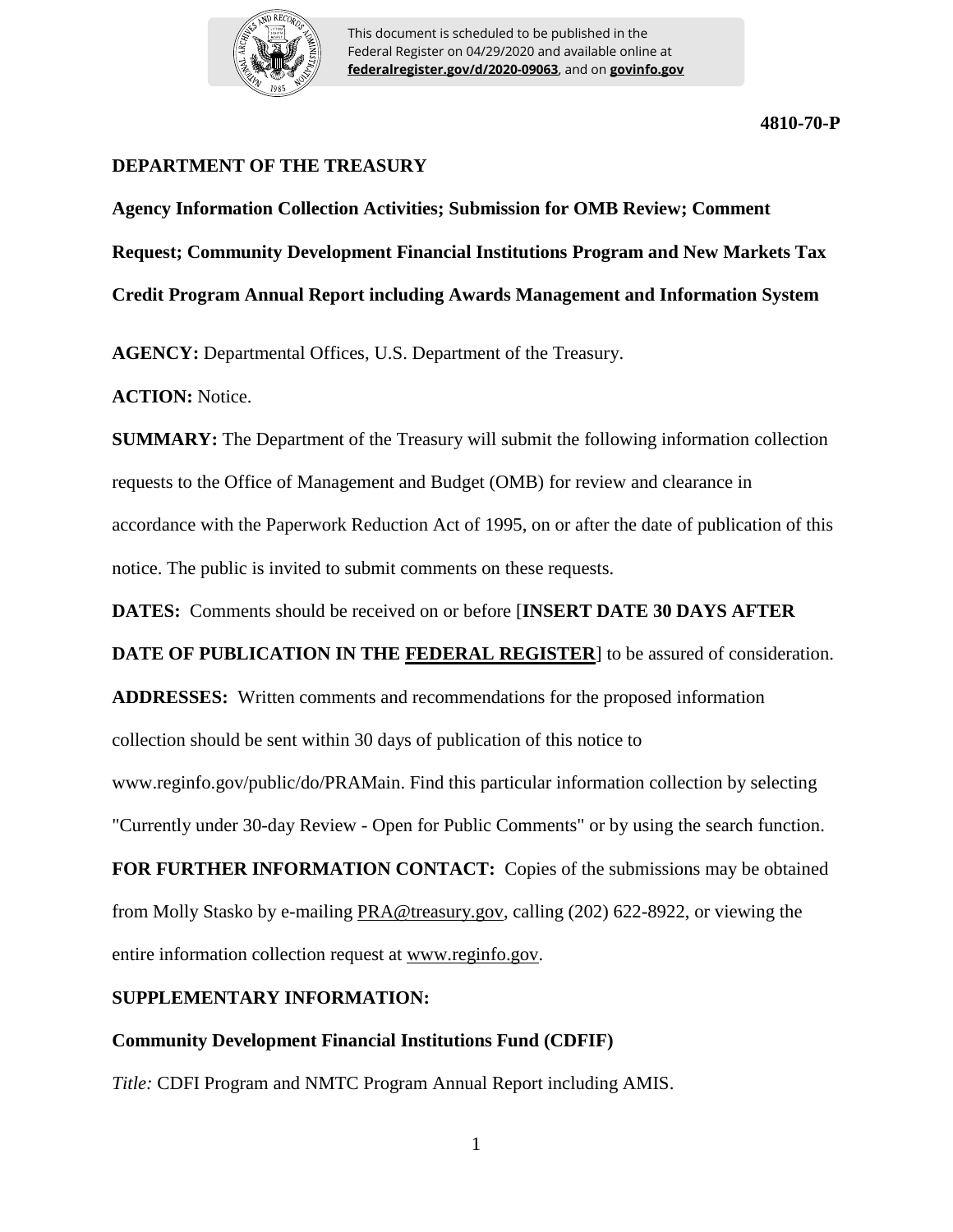#### *OMB Control Number:* 1559-0027.

*Type of Review:* Revision of a currently approved collection.

*Description:* This collection captures quantitative information from Community Development Financial Institutions (CDFIs) and Community Development Entities (CDEs) at the institution and transaction levels. This information is used to assess: (1) The recipient's/allocatee's activities as detailed in its application materials; (2) the recipient's/allocatee's approved use of the assistance; (3) the recipient's/allocatee's financial condition; (4) the socio-economic characteristics of recipient's/allocatee's borrowers/ investees, loan and investment terms, repayment status, and community development outcomes; and (5) overall compliance with the terms and conditions of the assistance/allocation agreement entered into by the CDFI Fund and the recipient/allocatee. A CDFI Program or Native American CDFI Assistance Program (NACA Program) recipient must submit an Annual Report that is comprised of several sections that depend on the program and the type of award. The specific components that comprise a recipient's Annual Report are set forth in the assistance agreement that the recipient enters into with the CDFI Fund in order to receive a CDFI Program or a NACA Program award. The current CDFI/NACA reporting requirements can be found in the assistance agreement templates located on the CDFI Fund website at www.cdfifund.gov. For CDFI/NACA recipients, three significant changes were made to annual reporting. First, as part of its IT modernization strategy, the CDFI Fund developed a unified technology platform called the Awards Management Information System (AMIS) that facilitates better data collection and efficiency for users, improves data validations, and enhances computing capacity. Second, in developing the AMIS-based Compliance and Performance Reporting platform (ACPR), we sought to reduce the reporting burden by eliminating the Institution Level Report (ILR) which cut aggregate recipient reporting

2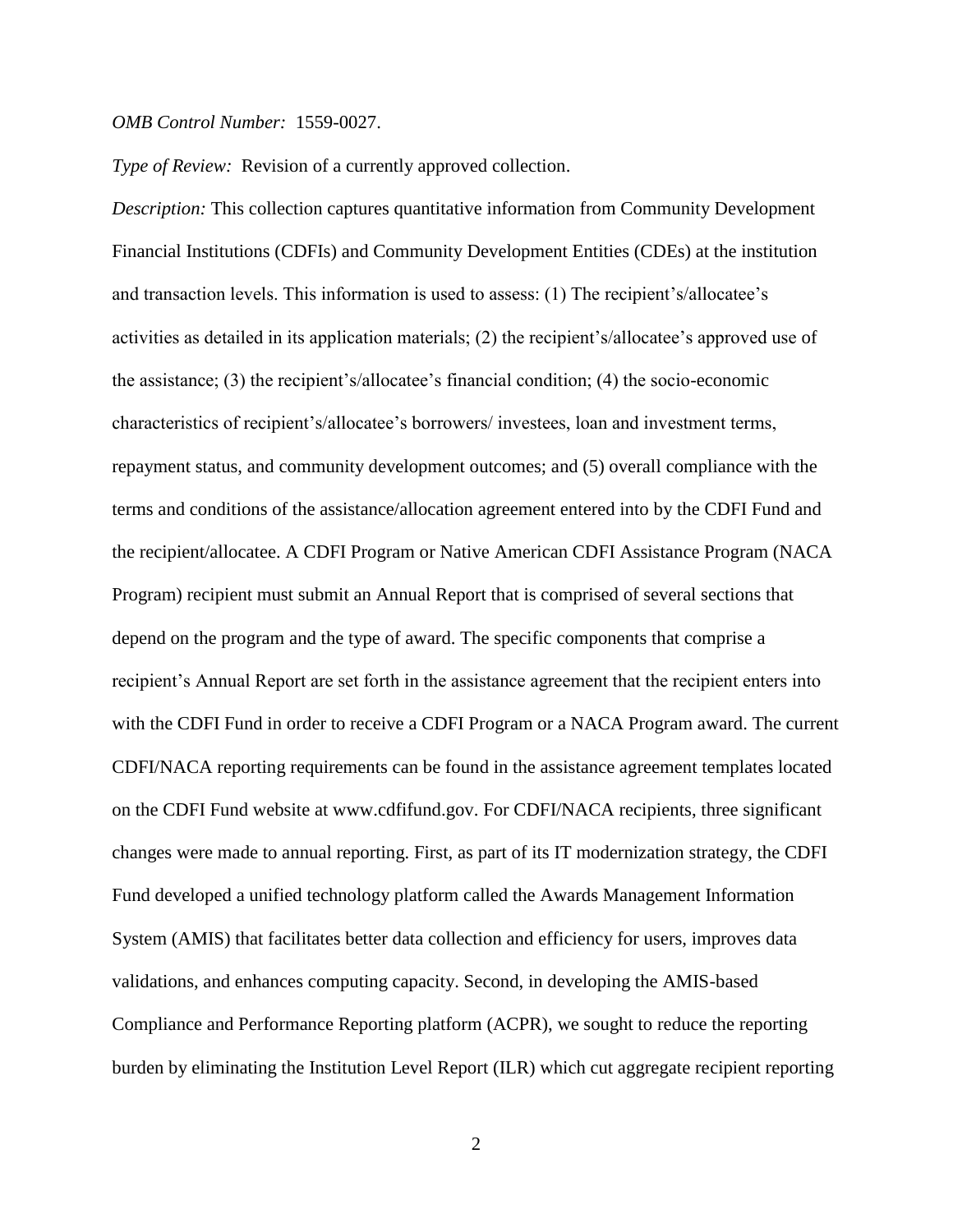time by 3,066 hours. Third, the CDFI/NACA Transaction Level Report (TLR) requirements were substantially reduced by 70% by limiting transactional reporting to only newly originated and closed loans and investments and eliminating reporting on outstanding loans and investments. For NMTC Program allocatees, the reporting structure remained the same. Each allocatee must submit an Annual Report that comprises: (i) A financial statement that has been audited by an independent certified public accountant; (ii) an Institution Level Report (ILR) (including the IRS Compliance Questions section), if the allocatee has issued any Qualified Equity Investments; and (iii) a Transaction Level Report (TLR) if the allocatee has issued any Qualified Low- Income Community Investments in the form of loans or investments. The components that comprise an allocatee's Annual Report are set forth in the allocation agreement that the allocate enters into with the CDFI Fund in order to receive a NMTC Program allocation. These NMTC requirements can be found in the allocation agreement templates located on the CDFI Fund website at www.cdfifund.gov. With the efficiency gains from the implementation of AMIS, the average NMTC reporting time has gone down slightly, while the total number of reporting entities has remained the same so there is a slight net reduction in total burden. Altogether, the total annual burden for both CDFI/NACA and NMTC annual reporting has decreased substantially from 51,645 hours in 2017 to 34,000 hours in 2020.

*Affected Public:* Business or other for-profits, non-profits, State, local and tribal entities. *Estimated Number of Respondents:* 575.

*Frequency of Response:* Annually.

*Estimated Total Number of Annual Responses:* 575.

*Estimated Time per Response:* 120 hours.

*Estimated Total Annual Burden Hours:* 34,000 hours.

3